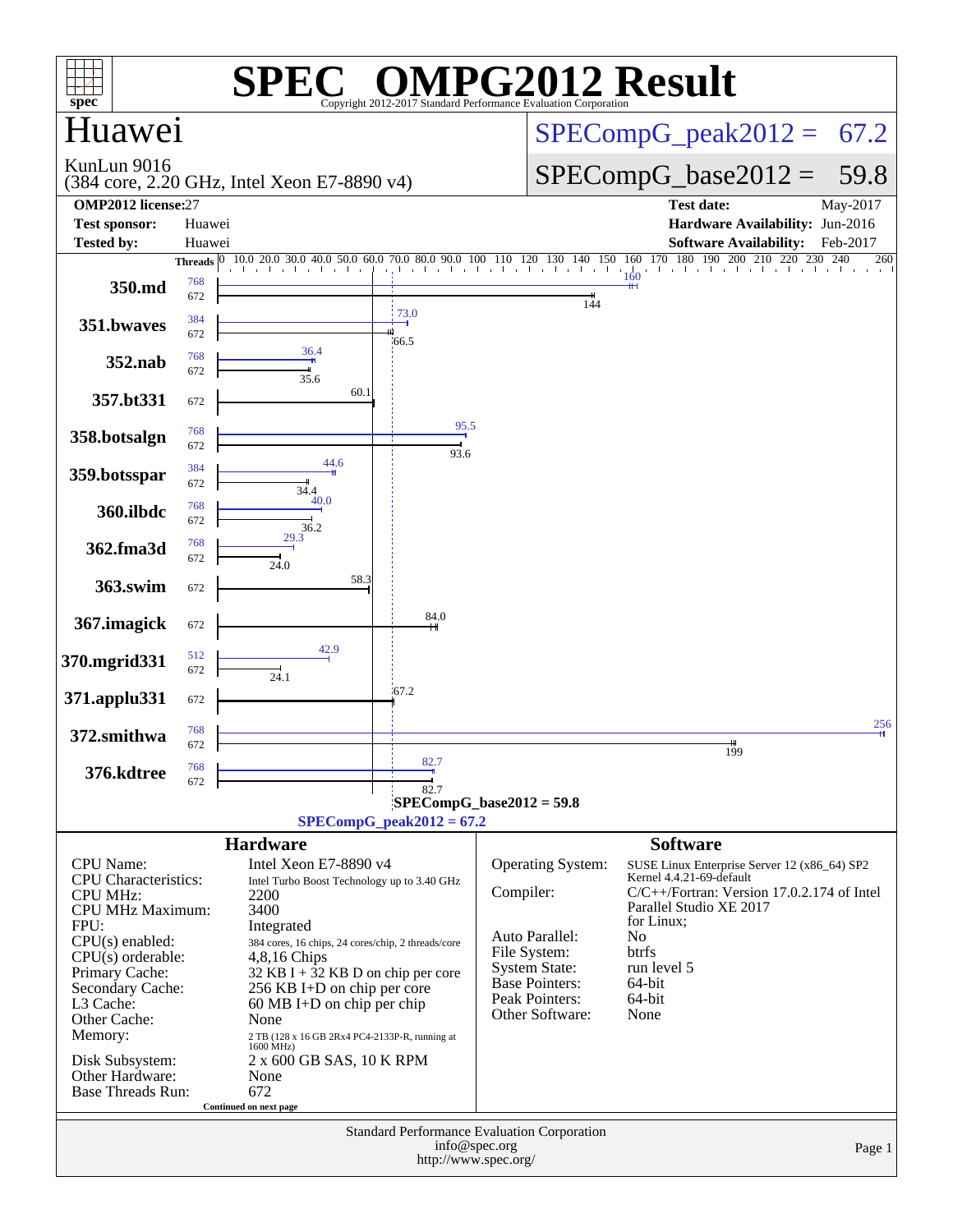

# Huawei

KunLun 9016

(384 core, 2.20 GHz, Intel Xeon E7-8890 v4)

 $SPECompG<sub>peak2012</sub> = 67.2$ 

 $SPECompG_base2012 = 59.8$  $SPECompG_base2012 = 59.8$ **[OMP2012 license:](http://www.spec.org/auto/omp2012/Docs/result-fields.html#OMP2012license)**27 **[Test date:](http://www.spec.org/auto/omp2012/Docs/result-fields.html#Testdate)** May-2017

**[Test sponsor:](http://www.spec.org/auto/omp2012/Docs/result-fields.html#Testsponsor)** Huawei **[Hardware Availability:](http://www.spec.org/auto/omp2012/Docs/result-fields.html#HardwareAvailability)** Jun-2016

**[Tested by:](http://www.spec.org/auto/omp2012/Docs/result-fields.html#Testedby)** Huawei **[Software Availability:](http://www.spec.org/auto/omp2012/Docs/result-fields.html#SoftwareAvailability)** Feb-2017 [Minimum Peak Threads:](http://www.spec.org/auto/omp2012/Docs/result-fields.html#MinimumPeakThreads) 384<br>Maximum Peak Threads: 768 [Maximum Peak Threads:](http://www.spec.org/auto/omp2012/Docs/result-fields.html#MaximumPeakThreads)

**[Results Table](http://www.spec.org/auto/omp2012/Docs/result-fields.html#ResultsTable) [Benchmark](http://www.spec.org/auto/omp2012/Docs/result-fields.html#Benchmark) [Threads](http://www.spec.org/auto/omp2012/Docs/result-fields.html#Threads) [Seconds](http://www.spec.org/auto/omp2012/Docs/result-fields.html#Seconds) [Ratio](http://www.spec.org/auto/omp2012/Docs/result-fields.html#Ratio) [Seconds](http://www.spec.org/auto/omp2012/Docs/result-fields.html#Seconds) [Ratio](http://www.spec.org/auto/omp2012/Docs/result-fields.html#Ratio) [Seconds](http://www.spec.org/auto/omp2012/Docs/result-fields.html#Seconds) [Ratio](http://www.spec.org/auto/omp2012/Docs/result-fields.html#Ratio) Base [Threads](http://www.spec.org/auto/omp2012/Docs/result-fields.html#Threads) [Seconds](http://www.spec.org/auto/omp2012/Docs/result-fields.html#Seconds) [Ratio](http://www.spec.org/auto/omp2012/Docs/result-fields.html#Ratio) [Seconds](http://www.spec.org/auto/omp2012/Docs/result-fields.html#Seconds) [Ratio](http://www.spec.org/auto/omp2012/Docs/result-fields.html#Ratio) [Seconds](http://www.spec.org/auto/omp2012/Docs/result-fields.html#Seconds) [Ratio](http://www.spec.org/auto/omp2012/Docs/result-fields.html#Ratio) Peak** [350.md](http://www.spec.org/auto/omp2012/Docs/350.md.html) 672 32.1 144 **[32.1](http://www.spec.org/auto/omp2012/Docs/result-fields.html#Median) [144](http://www.spec.org/auto/omp2012/Docs/result-fields.html#Median)** 31.9 145 768 29.2 159 28.7 162 **[29.0](http://www.spec.org/auto/omp2012/Docs/result-fields.html#Median) [160](http://www.spec.org/auto/omp2012/Docs/result-fields.html#Median)** [351.bwaves](http://www.spec.org/auto/omp2012/Docs/351.bwaves.html) 672 68.9 65.8 **[68.1](http://www.spec.org/auto/omp2012/Docs/result-fields.html#Median) [66.5](http://www.spec.org/auto/omp2012/Docs/result-fields.html#Median)** 67.2 67.4 384 **[62.0](http://www.spec.org/auto/omp2012/Docs/result-fields.html#Median) [73.0](http://www.spec.org/auto/omp2012/Docs/result-fields.html#Median)** 61.8 73.3 62.2 72.8 [352.nab](http://www.spec.org/auto/omp2012/Docs/352.nab.html) 672 109 35.6 **[109](http://www.spec.org/auto/omp2012/Docs/result-fields.html#Median) [35.6](http://www.spec.org/auto/omp2012/Docs/result-fields.html#Median)** 111 35.0 768 104 37.4 108 36.1 **[107](http://www.spec.org/auto/omp2012/Docs/result-fields.html#Median) [36.4](http://www.spec.org/auto/omp2012/Docs/result-fields.html#Median)** [357.bt331](http://www.spec.org/auto/omp2012/Docs/357.bt331.html) 672 78.6 60.3 **[78.8](http://www.spec.org/auto/omp2012/Docs/result-fields.html#Median) [60.1](http://www.spec.org/auto/omp2012/Docs/result-fields.html#Median)** 79.1 60.0 672 78.6 60.3 **[78.8](http://www.spec.org/auto/omp2012/Docs/result-fields.html#Median) [60.1](http://www.spec.org/auto/omp2012/Docs/result-fields.html#Median)** 79.1 60.0 [358.botsalgn](http://www.spec.org/auto/omp2012/Docs/358.botsalgn.html) 672 46.4 93.7 **[46.5](http://www.spec.org/auto/omp2012/Docs/result-fields.html#Median) [93.6](http://www.spec.org/auto/omp2012/Docs/result-fields.html#Median)** 46.6 93.4 768 45.5 95.6 **[45.5](http://www.spec.org/auto/omp2012/Docs/result-fields.html#Median) [95.5](http://www.spec.org/auto/omp2012/Docs/result-fields.html#Median)** 45.6 95.4 [359.botsspar](http://www.spec.org/auto/omp2012/Docs/359.botsspar.html) 672 153 34.3 150 35.0 **[153](http://www.spec.org/auto/omp2012/Docs/result-fields.html#Median) [34.4](http://www.spec.org/auto/omp2012/Docs/result-fields.html#Median)** 384 116 45.3 **[118](http://www.spec.org/auto/omp2012/Docs/result-fields.html#Median) [44.6](http://www.spec.org/auto/omp2012/Docs/result-fields.html#Median)** 119 44.1 [360.ilbdc](http://www.spec.org/auto/omp2012/Docs/360.ilbdc.html) 672 98.4 36.2 **[98.3](http://www.spec.org/auto/omp2012/Docs/result-fields.html#Median) [36.2](http://www.spec.org/auto/omp2012/Docs/result-fields.html#Median)** 98.3 36.2 768 88.7 40.1 89.1 40.0 **[89.0](http://www.spec.org/auto/omp2012/Docs/result-fields.html#Median) [40.0](http://www.spec.org/auto/omp2012/Docs/result-fields.html#Median)** [362.fma3d](http://www.spec.org/auto/omp2012/Docs/362.fma3d.html) 672 159 23.9 **[159](http://www.spec.org/auto/omp2012/Docs/result-fields.html#Median) [24.0](http://www.spec.org/auto/omp2012/Docs/result-fields.html#Median)** 157 24.2 768 **[130](http://www.spec.org/auto/omp2012/Docs/result-fields.html#Median) [29.3](http://www.spec.org/auto/omp2012/Docs/result-fields.html#Median)** 130 29.2 130 29.3 [363.swim](http://www.spec.org/auto/omp2012/Docs/363.swim.html) 672 **[77.7](http://www.spec.org/auto/omp2012/Docs/result-fields.html#Median) [58.3](http://www.spec.org/auto/omp2012/Docs/result-fields.html#Median)** 77.6 58.4 78.1 58.0 672 **[77.7](http://www.spec.org/auto/omp2012/Docs/result-fields.html#Median) [58.3](http://www.spec.org/auto/omp2012/Docs/result-fields.html#Median)** 77.6 58.4 78.1 58.0 [367.imagick](http://www.spec.org/auto/omp2012/Docs/367.imagick.html) 672 85.6 82.1 **[83.7](http://www.spec.org/auto/omp2012/Docs/result-fields.html#Median) [84.0](http://www.spec.org/auto/omp2012/Docs/result-fields.html#Median)** 83.2 84.5 672 85.6 82.1 **[83.7](http://www.spec.org/auto/omp2012/Docs/result-fields.html#Median) [84.0](http://www.spec.org/auto/omp2012/Docs/result-fields.html#Median)** 83.2 84.5 [370.mgrid331](http://www.spec.org/auto/omp2012/Docs/370.mgrid331.html) 672 **[183](http://www.spec.org/auto/omp2012/Docs/result-fields.html#Median) [24.1](http://www.spec.org/auto/omp2012/Docs/result-fields.html#Median)** 183 24.1 184 24.0 512 **[103](http://www.spec.org/auto/omp2012/Docs/result-fields.html#Median) [42.9](http://www.spec.org/auto/omp2012/Docs/result-fields.html#Median)** 103 42.9 103 42.9 [371.applu331](http://www.spec.org/auto/omp2012/Docs/371.applu331.html) 672 89.4 67.8 **[90.1](http://www.spec.org/auto/omp2012/Docs/result-fields.html#Median) [67.2](http://www.spec.org/auto/omp2012/Docs/result-fields.html#Median)** 90.3 67.1 672 89.4 67.8 **[90.1](http://www.spec.org/auto/omp2012/Docs/result-fields.html#Median) [67.2](http://www.spec.org/auto/omp2012/Docs/result-fields.html#Median)** 90.3 67.1 [372.smithwa](http://www.spec.org/auto/omp2012/Docs/372.smithwa.html) 672 27.1 198 26.9 199 **[26.9](http://www.spec.org/auto/omp2012/Docs/result-fields.html#Median) [199](http://www.spec.org/auto/omp2012/Docs/result-fields.html#Median)** 768 20.9 257 **[20.9](http://www.spec.org/auto/omp2012/Docs/result-fields.html#Median) [256](http://www.spec.org/auto/omp2012/Docs/result-fields.html#Median)** 21.0 255 [376.kdtree](http://www.spec.org/auto/omp2012/Docs/376.kdtree.html) 672 54.7 82.3 **[54.4](http://www.spec.org/auto/omp2012/Docs/result-fields.html#Median) [82.7](http://www.spec.org/auto/omp2012/Docs/result-fields.html#Median)** 54.4 82.8 768 54.1 83.2 **[54.4](http://www.spec.org/auto/omp2012/Docs/result-fields.html#Median) [82.7](http://www.spec.org/auto/omp2012/Docs/result-fields.html#Median)** 54.5 82.6 Results appear in the [order in which they were run.](http://www.spec.org/auto/omp2012/Docs/result-fields.html#RunOrder) Bold underlined text [indicates a median measurement.](http://www.spec.org/auto/omp2012/Docs/result-fields.html#Median)

### **[Platform Notes](http://www.spec.org/auto/omp2012/Docs/result-fields.html#PlatformNotes)**

 Sysinfo program /omp2012/Docs/sysinfo \$Rev: 395 \$ \$Date:: 2012-07-25 #\$ 8f8c0fe9e19c658963a1e67685e50647 running on linux-ailn Fri May 19 17:03:24 2017 This section contains SUT (System Under Test) info as seen by some common utilities. To remove or add to this section, see: <http://www.spec.org/omp2012/Docs/config.html#sysinfo> From /proc/cpuinfo model name : Intel(R) Xeon(R) CPU E7-8890 v4 @ 2.20GHz 16 "physical id"s (chips) 768 "processors" cores, siblings (Caution: counting these is hw and system dependent. The following excerpts from /proc/cpuinfo might not be reliable. Use with caution.) cpu cores : 24 siblings : 48 physical 0: cores 0 1 2 3 4 5 8 9 10 11 12 13 16 17 18 19 20 21 24 25 26

 27 28 29 physical 1: cores 0 1 2 3 4 5 8 9 10 11 12 13 16 17 18 19 20 21 24 25 26 27 28 29 physical 2: cores 0 1 2 3 4 5 8 9 10 11 12 13 16 17 18 19 20 21 24 25 26 Continued on next page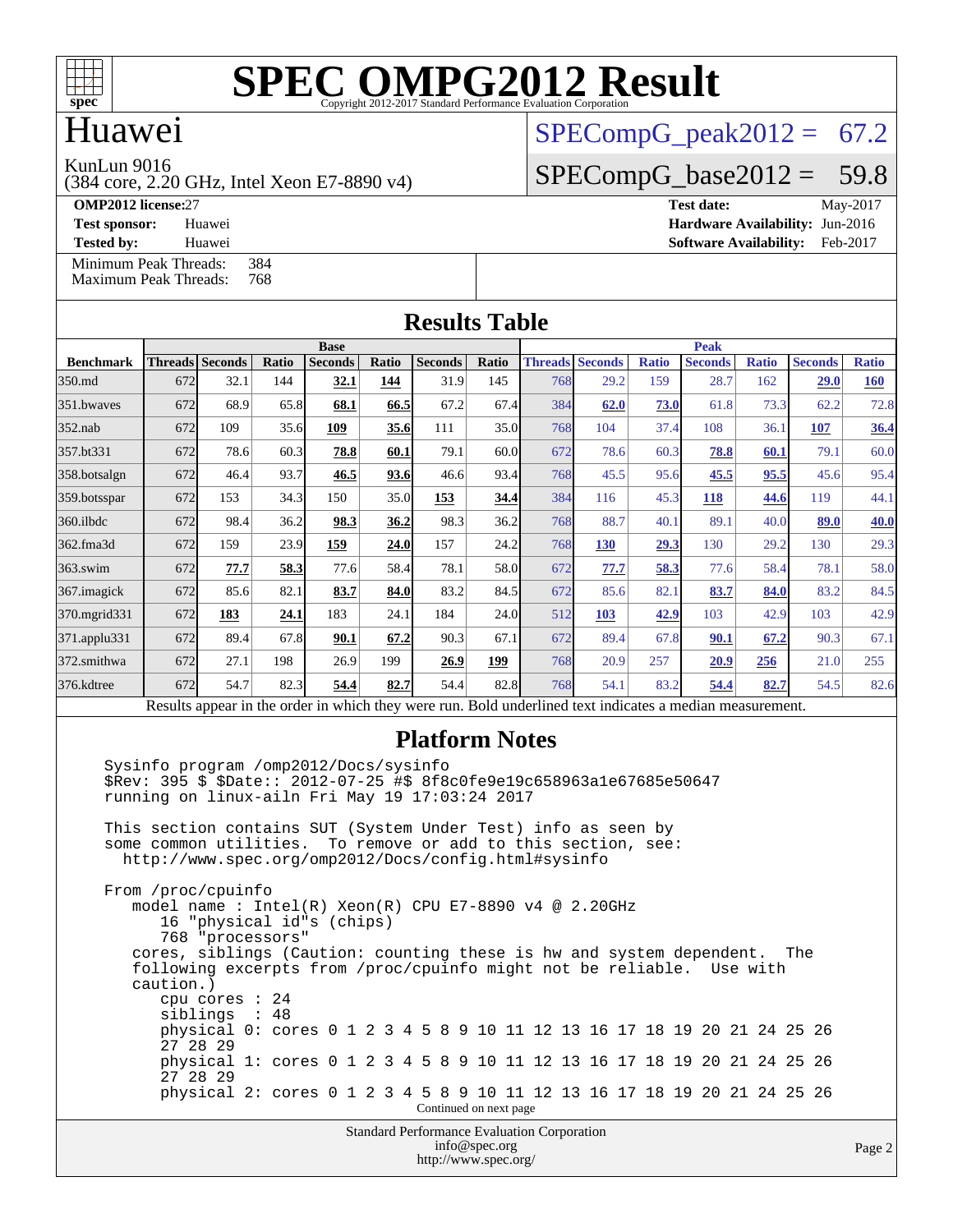

### **[SPEC OMPG2012 Result](http://www.spec.org/auto/omp2012/Docs/result-fields.html#SPECOMPG2012Result)** Copyright 2012-2017 Standard Performance Evaluation Corporation

# Huawei

 $SPECompG<sub>peak2012</sub> = 67.2$ 

KunLun 9016

(384 core, 2.20 GHz, Intel Xeon E7-8890 v4)

 $SPECompG_base2012 = 59.8$  $SPECompG_base2012 = 59.8$ 

**[OMP2012 license:](http://www.spec.org/auto/omp2012/Docs/result-fields.html#OMP2012license)**27 **[Test date:](http://www.spec.org/auto/omp2012/Docs/result-fields.html#Testdate)** May-2017 **[Test sponsor:](http://www.spec.org/auto/omp2012/Docs/result-fields.html#Testsponsor)** Huawei **[Hardware Availability:](http://www.spec.org/auto/omp2012/Docs/result-fields.html#HardwareAvailability)** Jun-2016 **[Tested by:](http://www.spec.org/auto/omp2012/Docs/result-fields.html#Testedby)** Huawei **[Software Availability:](http://www.spec.org/auto/omp2012/Docs/result-fields.html#SoftwareAvailability)** Feb-2017

#### **[Platform Notes \(Continued\)](http://www.spec.org/auto/omp2012/Docs/result-fields.html#PlatformNotes)**

<http://www.spec.org/>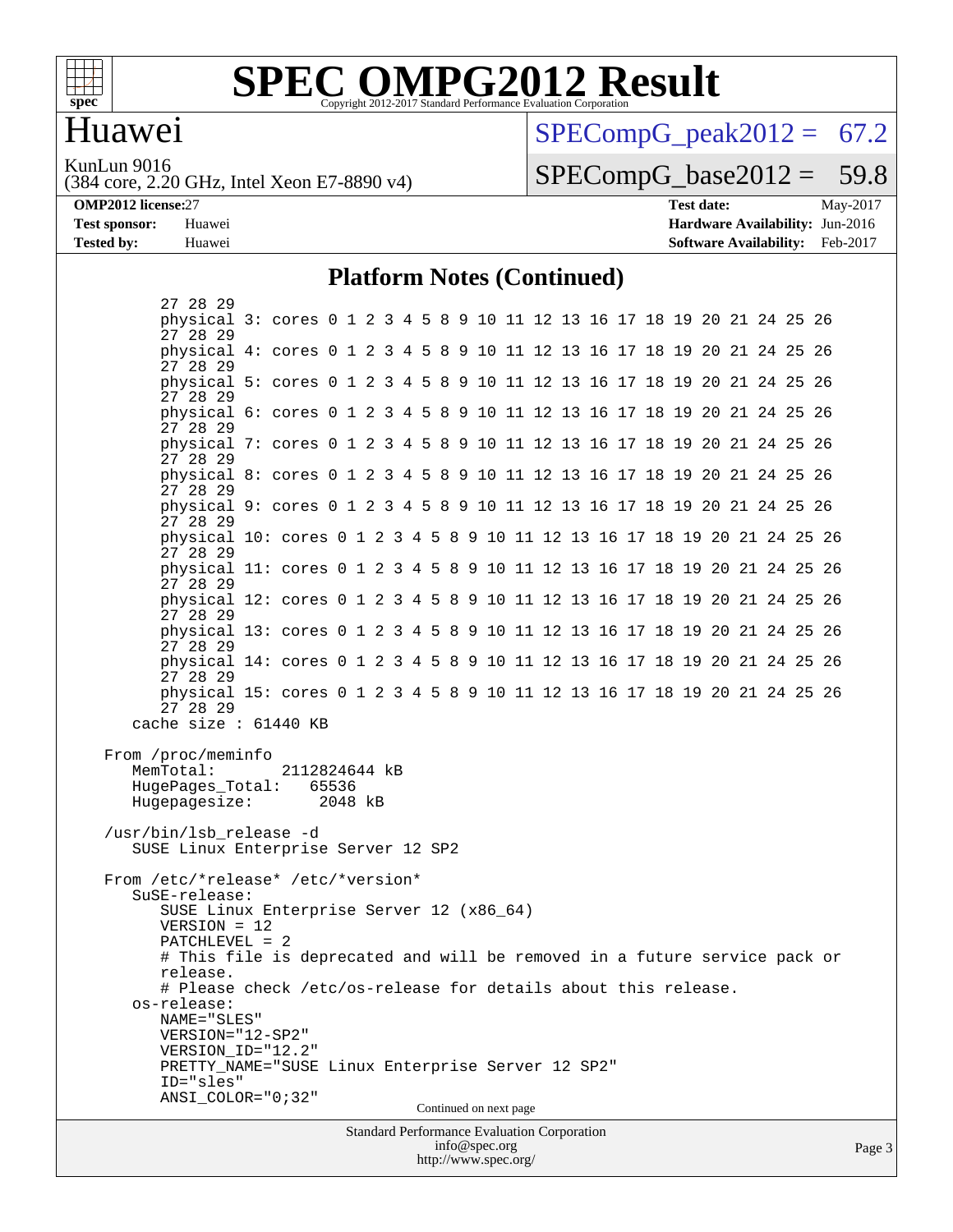

### Huawei

 $SPECompG<sub>peak2012</sub> = 67.2$ 

KunLun 9016

 $SPECompG_base2012 = 59.8$  $SPECompG_base2012 = 59.8$ 

(384 core, 2.20 GHz, Intel Xeon E7-8890 v4)

**[OMP2012 license:](http://www.spec.org/auto/omp2012/Docs/result-fields.html#OMP2012license)**27 **[Test date:](http://www.spec.org/auto/omp2012/Docs/result-fields.html#Testdate)** May-2017 **[Test sponsor:](http://www.spec.org/auto/omp2012/Docs/result-fields.html#Testsponsor)** Huawei **[Hardware Availability:](http://www.spec.org/auto/omp2012/Docs/result-fields.html#HardwareAvailability)** Jun-2016 **[Tested by:](http://www.spec.org/auto/omp2012/Docs/result-fields.html#Testedby)** Huawei **[Software Availability:](http://www.spec.org/auto/omp2012/Docs/result-fields.html#SoftwareAvailability)** Feb-2017

#### **[Platform Notes \(Continued\)](http://www.spec.org/auto/omp2012/Docs/result-fields.html#PlatformNotes)**

CPE\_NAME="cpe:/o:suse:sles:12:sp2"

 uname -a: Linux linux-ailn 4.4.21-69-default #1 SMP Tue Oct 25 10:58:20 UTC 2016 (9464f67) x86\_64 x86\_64 x86\_64 GNU/Linux

run-level 5 May 18 01:49

 SPEC is set to: /omp2012 Filesystem Type Size Used Avail Use% Mounted on<br>
/dev/sda3 btrfs 1.1T 364G 729G 34% / /dev/sda3 btrfs 1.1T 364G 729G 34% /

 Additional information from dmidecode: BIOS American Megatrends Inc. BLXSV207 04/17/2017 Memory: 128x Hynix HMA82GR7AFR8N-UH 16 GB 1600 MHz 2 rank 256x NO DIMM NO DIMM

(End of data from sysinfo program)

#### **[General Notes](http://www.spec.org/auto/omp2012/Docs/result-fields.html#GeneralNotes)**

Standard Performance Evaluation Corporation [info@spec.org](mailto:info@spec.org) <http://www.spec.org/> Page 4 ======================================================================== Power profile set with: cpupower -c all frequency-set -g performance System settings notes: Intel Turbo Boost Technology (Turbo) : Enabled Memory RAS Configuration set to Maximum Performance ======================================================================== General Notes and Enviroment variables ENV\_KMP\_AFFINITY=compact,1 ENV\_KMP\_BLOCKTIME=infinite ENV KMP\_DETERMINISTIC\_REDUCTION=1 ENV\_OMP\_DYNAMIC=FALSE ENV\_KMP\_LIBRARY=turnaround ENV\_KMP\_SCHEDULE=static,balanced ENV\_KMP\_STACKSIZE=512M ENV\_OMP\_NESTED=FALSE ENV\_OMP\_NUM\_THREADS=672 ======================================================================== General base OMP Library Settings ENV\_KMP\_AFFINITY=compact,1 ======================================================================== General peak OMP Library Settings ENV\_KMP\_AFFINITY=compact,1 ======================================================================== Continued on next page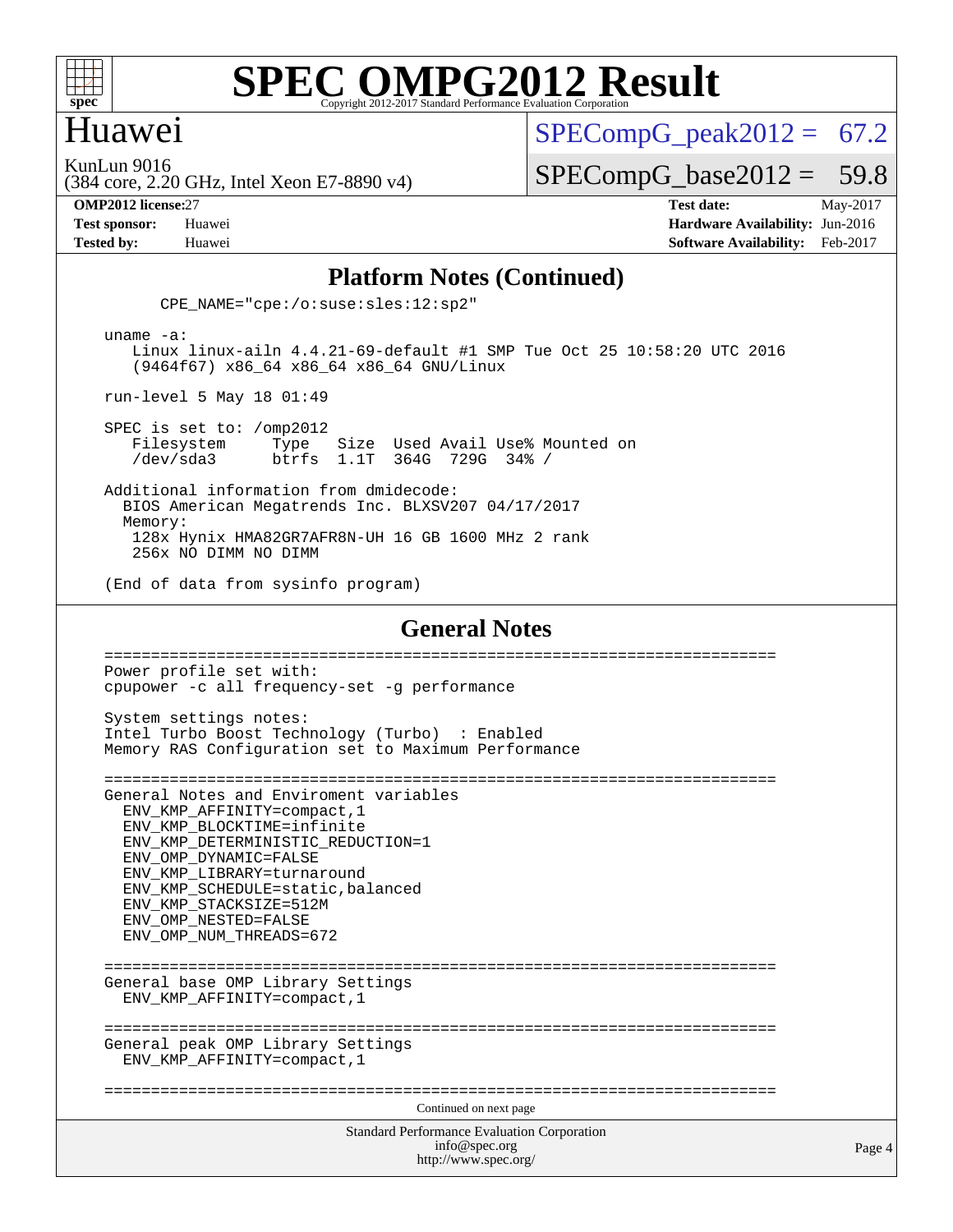

# Huawei

 $SPECompG_peak2012 = 67.2$  $SPECompG_peak2012 = 67.2$ 

KunLun 9016

 $SPECompG_base2012 = 59.8$  $SPECompG_base2012 = 59.8$ 

(384 core, 2.20 GHz, Intel Xeon E7-8890 v4)

**[OMP2012 license:](http://www.spec.org/auto/omp2012/Docs/result-fields.html#OMP2012license)**27 **[Test date:](http://www.spec.org/auto/omp2012/Docs/result-fields.html#Testdate)** May-2017 **[Test sponsor:](http://www.spec.org/auto/omp2012/Docs/result-fields.html#Testsponsor)** Huawei **[Hardware Availability:](http://www.spec.org/auto/omp2012/Docs/result-fields.html#HardwareAvailability)** Jun-2016 **[Tested by:](http://www.spec.org/auto/omp2012/Docs/result-fields.html#Testedby)** Huawei **[Software Availability:](http://www.spec.org/auto/omp2012/Docs/result-fields.html#SoftwareAvailability)** Feb-2017

### **[General Notes \(Continued\)](http://www.spec.org/auto/omp2012/Docs/result-fields.html#GeneralNotes)**

Per benchmark peak OMP Library Settings

 ======================================================================== 351.bwaves:peak: ENV\_KMP\_AFFINITY=compact,1 ENV\_OMP\_SCHEDULE=static,1 ======================================================================== 359.botsspar:peak: ENV\_KMP\_AFFINITY=compact,1 ENV\_OMP\_SCHEDULE=guided ======================================================================== 362.fma3d:peak: ENV\_OMP\_SCHEDULE=static,1 ======================================================================== 363.swim:peak: ENV\_KMP\_AFFINITY=compact,1 ======================================================================== 372.smithwa:peak: ENV\_KMP\_AFFINITY=compact,1

# **[Base Compiler Invocation](http://www.spec.org/auto/omp2012/Docs/result-fields.html#BaseCompilerInvocation)**

[C benchmarks](http://www.spec.org/auto/omp2012/Docs/result-fields.html#Cbenchmarks):  $i$ cc

[C++ benchmarks:](http://www.spec.org/auto/omp2012/Docs/result-fields.html#CXXbenchmarks) [icpc](http://www.spec.org/omp2012/results/res2017q2/omp2012-20170519-00097.flags.html#user_CXXbase_intel_icpc_2d899f8d163502b12eb4a60069f80c1c)

[Fortran benchmarks](http://www.spec.org/auto/omp2012/Docs/result-fields.html#Fortranbenchmarks): [ifort](http://www.spec.org/omp2012/results/res2017q2/omp2012-20170519-00097.flags.html#user_FCbase_intel_ifort_8a5e5e06b19a251bdeaf8fdab5d62f20)

# **[Base Portability Flags](http://www.spec.org/auto/omp2012/Docs/result-fields.html#BasePortabilityFlags)**

 350.md: [-FR](http://www.spec.org/omp2012/results/res2017q2/omp2012-20170519-00097.flags.html#user_baseFPORTABILITY350_md_f-FR) 357.bt331: [-mcmodel=medium](http://www.spec.org/omp2012/results/res2017q2/omp2012-20170519-00097.flags.html#user_basePORTABILITY357_bt331_f-mcmodel_3a41622424bdd074c4f0f2d2f224c7e5) 363.swim: [-mcmodel=medium](http://www.spec.org/omp2012/results/res2017q2/omp2012-20170519-00097.flags.html#user_basePORTABILITY363_swim_f-mcmodel_3a41622424bdd074c4f0f2d2f224c7e5) 367.imagick: [-std=c99](http://www.spec.org/omp2012/results/res2017q2/omp2012-20170519-00097.flags.html#user_baseCPORTABILITY367_imagick_f-std_2ec6533b6e06f1c4a6c9b78d9e9cde24)

# **[Base Optimization Flags](http://www.spec.org/auto/omp2012/Docs/result-fields.html#BaseOptimizationFlags)**

[C benchmarks](http://www.spec.org/auto/omp2012/Docs/result-fields.html#Cbenchmarks):

[-O3](http://www.spec.org/omp2012/results/res2017q2/omp2012-20170519-00097.flags.html#user_CCbase_f-O3) [-openmp](http://www.spec.org/omp2012/results/res2017q2/omp2012-20170519-00097.flags.html#user_CCbase_f-openmp) [-ipo](http://www.spec.org/omp2012/results/res2017q2/omp2012-20170519-00097.flags.html#user_CCbase_f-ipo_84062ab53814f613187d02344b8f49a7) [-xCORE-AVX2](http://www.spec.org/omp2012/results/res2017q2/omp2012-20170519-00097.flags.html#user_CCbase_f-xCORE-AVX2) [-ansi-alias](http://www.spec.org/omp2012/results/res2017q2/omp2012-20170519-00097.flags.html#user_CCbase_f-ansi-alias) [-shared-intel](http://www.spec.org/omp2012/results/res2017q2/omp2012-20170519-00097.flags.html#user_CCbase_f-shared-intel)

Continued on next page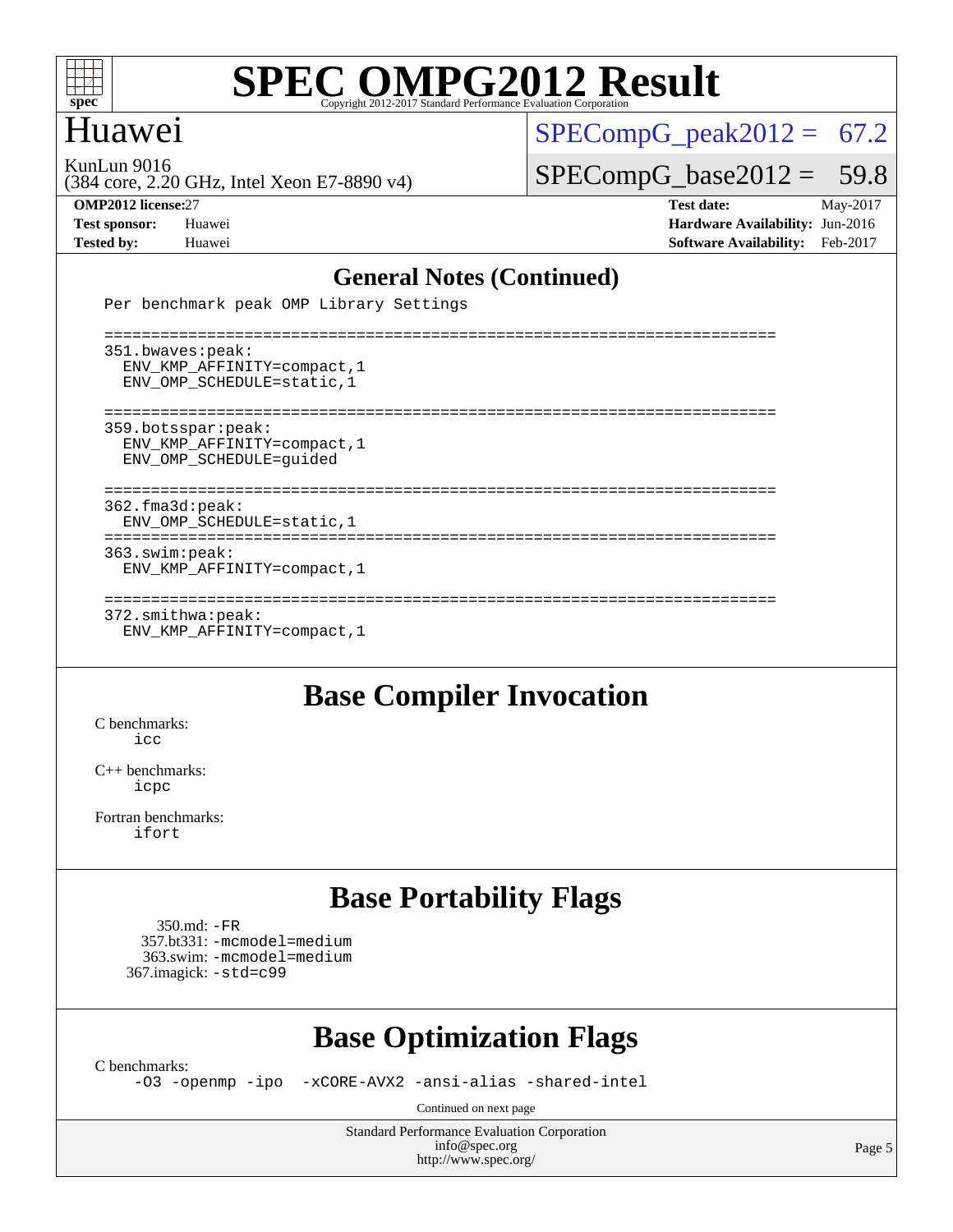

## Huawei

 $SPECompG_peak2012 = 67.2$  $SPECompG_peak2012 = 67.2$ 

KunLun 9016

(384 core, 2.20 GHz, Intel Xeon E7-8890 v4)

**[OMP2012 license:](http://www.spec.org/auto/omp2012/Docs/result-fields.html#OMP2012license)**27 **[Test date:](http://www.spec.org/auto/omp2012/Docs/result-fields.html#Testdate)** May-2017

 $SPECompG_base2012 = 59.8$  $SPECompG_base2012 = 59.8$ 

**[Test sponsor:](http://www.spec.org/auto/omp2012/Docs/result-fields.html#Testsponsor)** Huawei **[Hardware Availability:](http://www.spec.org/auto/omp2012/Docs/result-fields.html#HardwareAvailability)** Jun-2016 **[Tested by:](http://www.spec.org/auto/omp2012/Docs/result-fields.html#Testedby)** Huawei **[Software Availability:](http://www.spec.org/auto/omp2012/Docs/result-fields.html#SoftwareAvailability)** Feb-2017

# **[Base Optimization Flags \(Continued\)](http://www.spec.org/auto/omp2012/Docs/result-fields.html#BaseOptimizationFlags)**

[C++ benchmarks:](http://www.spec.org/auto/omp2012/Docs/result-fields.html#CXXbenchmarks)

[-O3](http://www.spec.org/omp2012/results/res2017q2/omp2012-20170519-00097.flags.html#user_CXXbase_f-O3) [-openmp](http://www.spec.org/omp2012/results/res2017q2/omp2012-20170519-00097.flags.html#user_CXXbase_f-openmp) [-ipo](http://www.spec.org/omp2012/results/res2017q2/omp2012-20170519-00097.flags.html#user_CXXbase_f-ipo_84062ab53814f613187d02344b8f49a7) [-xCORE-AVX2](http://www.spec.org/omp2012/results/res2017q2/omp2012-20170519-00097.flags.html#user_CXXbase_f-xCORE-AVX2) [-ansi-alias](http://www.spec.org/omp2012/results/res2017q2/omp2012-20170519-00097.flags.html#user_CXXbase_f-ansi-alias) [-shared-intel](http://www.spec.org/omp2012/results/res2017q2/omp2012-20170519-00097.flags.html#user_CXXbase_f-shared-intel)

[Fortran benchmarks](http://www.spec.org/auto/omp2012/Docs/result-fields.html#Fortranbenchmarks):

[-O3](http://www.spec.org/omp2012/results/res2017q2/omp2012-20170519-00097.flags.html#user_FCbase_f-O3) [-openmp](http://www.spec.org/omp2012/results/res2017q2/omp2012-20170519-00097.flags.html#user_FCbase_f-openmp) [-ipo](http://www.spec.org/omp2012/results/res2017q2/omp2012-20170519-00097.flags.html#user_FCbase_f-ipo_84062ab53814f613187d02344b8f49a7) [-xCORE-AVX2](http://www.spec.org/omp2012/results/res2017q2/omp2012-20170519-00097.flags.html#user_FCbase_f-xCORE-AVX2) [-align array64byte](http://www.spec.org/omp2012/results/res2017q2/omp2012-20170519-00097.flags.html#user_FCbase_f-align_c9377f996e966d652baaf753401d4725)

**[Peak Compiler Invocation](http://www.spec.org/auto/omp2012/Docs/result-fields.html#PeakCompilerInvocation)**

[C benchmarks](http://www.spec.org/auto/omp2012/Docs/result-fields.html#Cbenchmarks): [icc](http://www.spec.org/omp2012/results/res2017q2/omp2012-20170519-00097.flags.html#user_CCpeak_intel_icc_a87c68a857bc5ec5362391a49d3a37a6)

[C++ benchmarks:](http://www.spec.org/auto/omp2012/Docs/result-fields.html#CXXbenchmarks) [icpc](http://www.spec.org/omp2012/results/res2017q2/omp2012-20170519-00097.flags.html#user_CXXpeak_intel_icpc_2d899f8d163502b12eb4a60069f80c1c)

[Fortran benchmarks](http://www.spec.org/auto/omp2012/Docs/result-fields.html#Fortranbenchmarks): [ifort](http://www.spec.org/omp2012/results/res2017q2/omp2012-20170519-00097.flags.html#user_FCpeak_intel_ifort_8a5e5e06b19a251bdeaf8fdab5d62f20)

### **[Peak Portability Flags](http://www.spec.org/auto/omp2012/Docs/result-fields.html#PeakPortabilityFlags)**

 350.md: [-FR](http://www.spec.org/omp2012/results/res2017q2/omp2012-20170519-00097.flags.html#user_peakFPORTABILITY350_md_f-FR) 357.bt331: [-mcmodel=medium](http://www.spec.org/omp2012/results/res2017q2/omp2012-20170519-00097.flags.html#user_peakPORTABILITY357_bt331_f-mcmodel_3a41622424bdd074c4f0f2d2f224c7e5) 363.swim: [-mcmodel=medium](http://www.spec.org/omp2012/results/res2017q2/omp2012-20170519-00097.flags.html#user_peakPORTABILITY363_swim_f-mcmodel_3a41622424bdd074c4f0f2d2f224c7e5) 367.imagick: [-std=c99](http://www.spec.org/omp2012/results/res2017q2/omp2012-20170519-00097.flags.html#user_peakCPORTABILITY367_imagick_f-std_2ec6533b6e06f1c4a6c9b78d9e9cde24)

# **[Peak Optimization Flags](http://www.spec.org/auto/omp2012/Docs/result-fields.html#PeakOptimizationFlags)**

[C benchmarks](http://www.spec.org/auto/omp2012/Docs/result-fields.html#Cbenchmarks):

 352.nab: [-O3](http://www.spec.org/omp2012/results/res2017q2/omp2012-20170519-00097.flags.html#user_peakOPTIMIZE352_nab_f-O3) [-openmp](http://www.spec.org/omp2012/results/res2017q2/omp2012-20170519-00097.flags.html#user_peakOPTIMIZE352_nab_f-openmp) [-ipo](http://www.spec.org/omp2012/results/res2017q2/omp2012-20170519-00097.flags.html#user_peakOPTIMIZE352_nab_f-ipo_84062ab53814f613187d02344b8f49a7) [-xCORE-AVX2](http://www.spec.org/omp2012/results/res2017q2/omp2012-20170519-00097.flags.html#user_peakOPTIMIZE352_nab_f-xCORE-AVX2) [-fno-alias](http://www.spec.org/omp2012/results/res2017q2/omp2012-20170519-00097.flags.html#user_peakOPTIMIZE352_nab_f-no-alias_694e77f6c5a51e658e82ccff53a9e63a) [-opt-malloc-options=1](http://www.spec.org/omp2012/results/res2017q2/omp2012-20170519-00097.flags.html#user_peakOPTIMIZE352_nab_f-opt-malloc-options_d882ffc6ff87e51efe45f9a5190004b0) [-opt-calloc](http://www.spec.org/omp2012/results/res2017q2/omp2012-20170519-00097.flags.html#user_peakOPTIMIZE352_nab_f-opt-calloc) [-fp-model fast=2](http://www.spec.org/omp2012/results/res2017q2/omp2012-20170519-00097.flags.html#user_peakOPTIMIZE352_nab_f-fp-model_a7fb8ccb7275e23f0079632c153cfcab) [-no-prec-div](http://www.spec.org/omp2012/results/res2017q2/omp2012-20170519-00097.flags.html#user_peakOPTIMIZE352_nab_f-no-prec-div) [-no-prec-sqrt](http://www.spec.org/omp2012/results/res2017q2/omp2012-20170519-00097.flags.html#user_peakOPTIMIZE352_nab_f-no-prec-sqrt) [-ansi-alias](http://www.spec.org/omp2012/results/res2017q2/omp2012-20170519-00097.flags.html#user_peakCOPTIMIZE352_nab_f-ansi-alias) 358.botsalgn: [-O3](http://www.spec.org/omp2012/results/res2017q2/omp2012-20170519-00097.flags.html#user_peakOPTIMIZE358_botsalgn_f-O3) [-openmp](http://www.spec.org/omp2012/results/res2017q2/omp2012-20170519-00097.flags.html#user_peakOPTIMIZE358_botsalgn_f-openmp) [-ipo](http://www.spec.org/omp2012/results/res2017q2/omp2012-20170519-00097.flags.html#user_peakOPTIMIZE358_botsalgn_f-ipo_84062ab53814f613187d02344b8f49a7) [-xCORE-AVX2](http://www.spec.org/omp2012/results/res2017q2/omp2012-20170519-00097.flags.html#user_peakOPTIMIZE358_botsalgn_f-xCORE-AVX2) [-fno-alias](http://www.spec.org/omp2012/results/res2017q2/omp2012-20170519-00097.flags.html#user_peakOPTIMIZE358_botsalgn_f-no-alias_694e77f6c5a51e658e82ccff53a9e63a) [-ansi-alias](http://www.spec.org/omp2012/results/res2017q2/omp2012-20170519-00097.flags.html#user_peakCOPTIMIZE358_botsalgn_f-ansi-alias) 359.botsspar: Same as 358.botsalgn 367.imagick: basepeak = yes 372.smithwa: [-O3](http://www.spec.org/omp2012/results/res2017q2/omp2012-20170519-00097.flags.html#user_peakOPTIMIZE372_smithwa_f-O3) [-openmp](http://www.spec.org/omp2012/results/res2017q2/omp2012-20170519-00097.flags.html#user_peakOPTIMIZE372_smithwa_f-openmp) [-ipo](http://www.spec.org/omp2012/results/res2017q2/omp2012-20170519-00097.flags.html#user_peakOPTIMIZE372_smithwa_f-ipo_84062ab53814f613187d02344b8f49a7) [-xCORE-AVX2](http://www.spec.org/omp2012/results/res2017q2/omp2012-20170519-00097.flags.html#user_peakOPTIMIZE372_smithwa_f-xCORE-AVX2) [-fno-alias](http://www.spec.org/omp2012/results/res2017q2/omp2012-20170519-00097.flags.html#user_peakOPTIMIZE372_smithwa_f-no-alias_694e77f6c5a51e658e82ccff53a9e63a) [-opt-streaming-stores always](http://www.spec.org/omp2012/results/res2017q2/omp2012-20170519-00097.flags.html#user_peakOPTIMIZE372_smithwa_f-opt-streaming-stores-always_66f55dbc532842151ebc4c82f4f5b019) [-opt-malloc-options=1](http://www.spec.org/omp2012/results/res2017q2/omp2012-20170519-00097.flags.html#user_peakOPTIMIZE372_smithwa_f-opt-malloc-options_d882ffc6ff87e51efe45f9a5190004b0) [-ansi-alias](http://www.spec.org/omp2012/results/res2017q2/omp2012-20170519-00097.flags.html#user_peakCOPTIMIZE372_smithwa_f-ansi-alias) [C++ benchmarks:](http://www.spec.org/auto/omp2012/Docs/result-fields.html#CXXbenchmarks) [-O3](http://www.spec.org/omp2012/results/res2017q2/omp2012-20170519-00097.flags.html#user_CXXpeak_f-O3) [-openmp](http://www.spec.org/omp2012/results/res2017q2/omp2012-20170519-00097.flags.html#user_CXXpeak_f-openmp) [-ipo](http://www.spec.org/omp2012/results/res2017q2/omp2012-20170519-00097.flags.html#user_CXXpeak_f-ipo_84062ab53814f613187d02344b8f49a7) [-xCORE-AVX2](http://www.spec.org/omp2012/results/res2017q2/omp2012-20170519-00097.flags.html#user_CXXpeak_f-xCORE-AVX2) [-ansi-alias](http://www.spec.org/omp2012/results/res2017q2/omp2012-20170519-00097.flags.html#user_CXXpeak_f-ansi-alias) Continued on next page